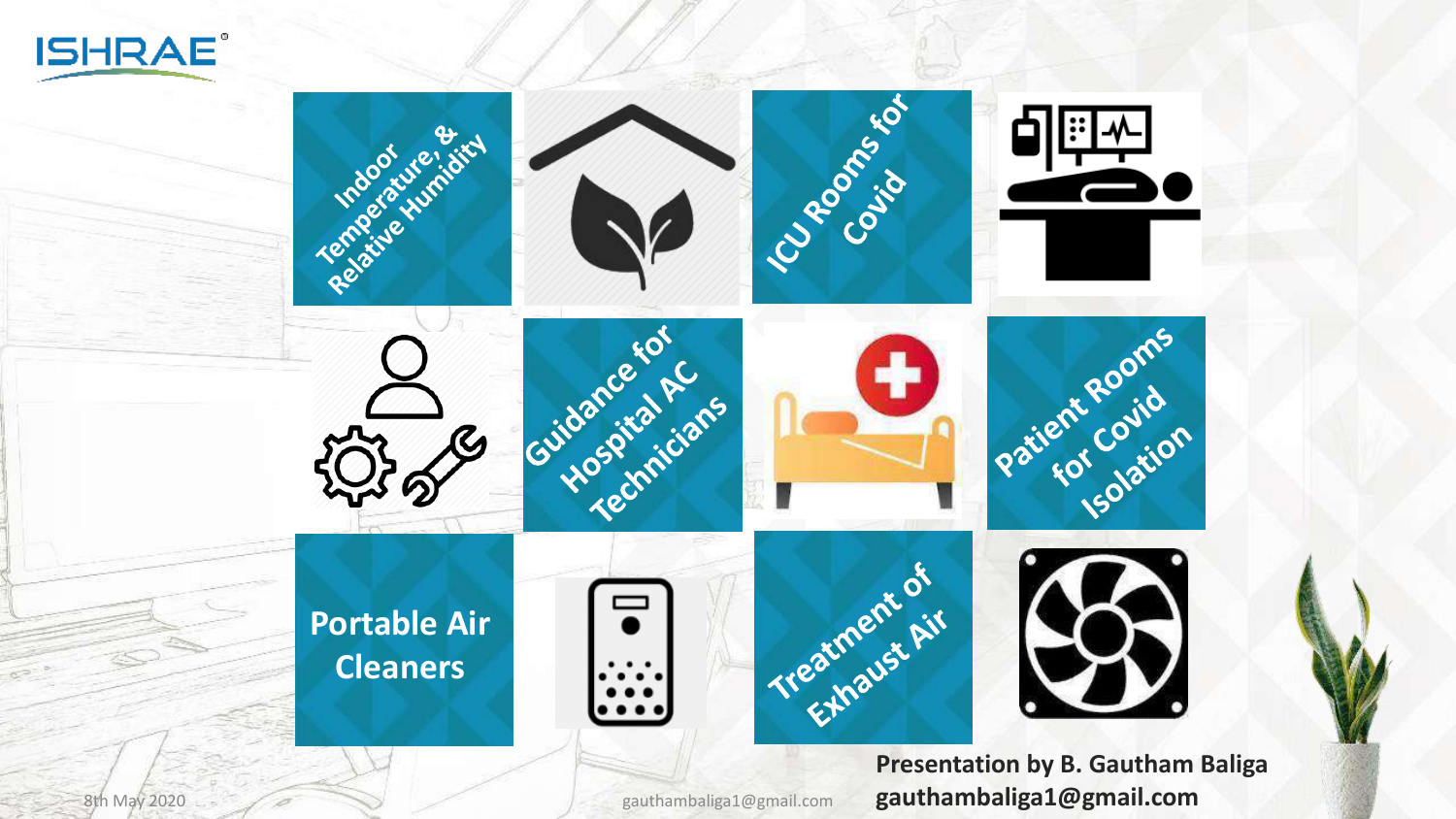

# **COVID-19 TRANSMISSION ROUTES**



gauthambaliga1@gmail.com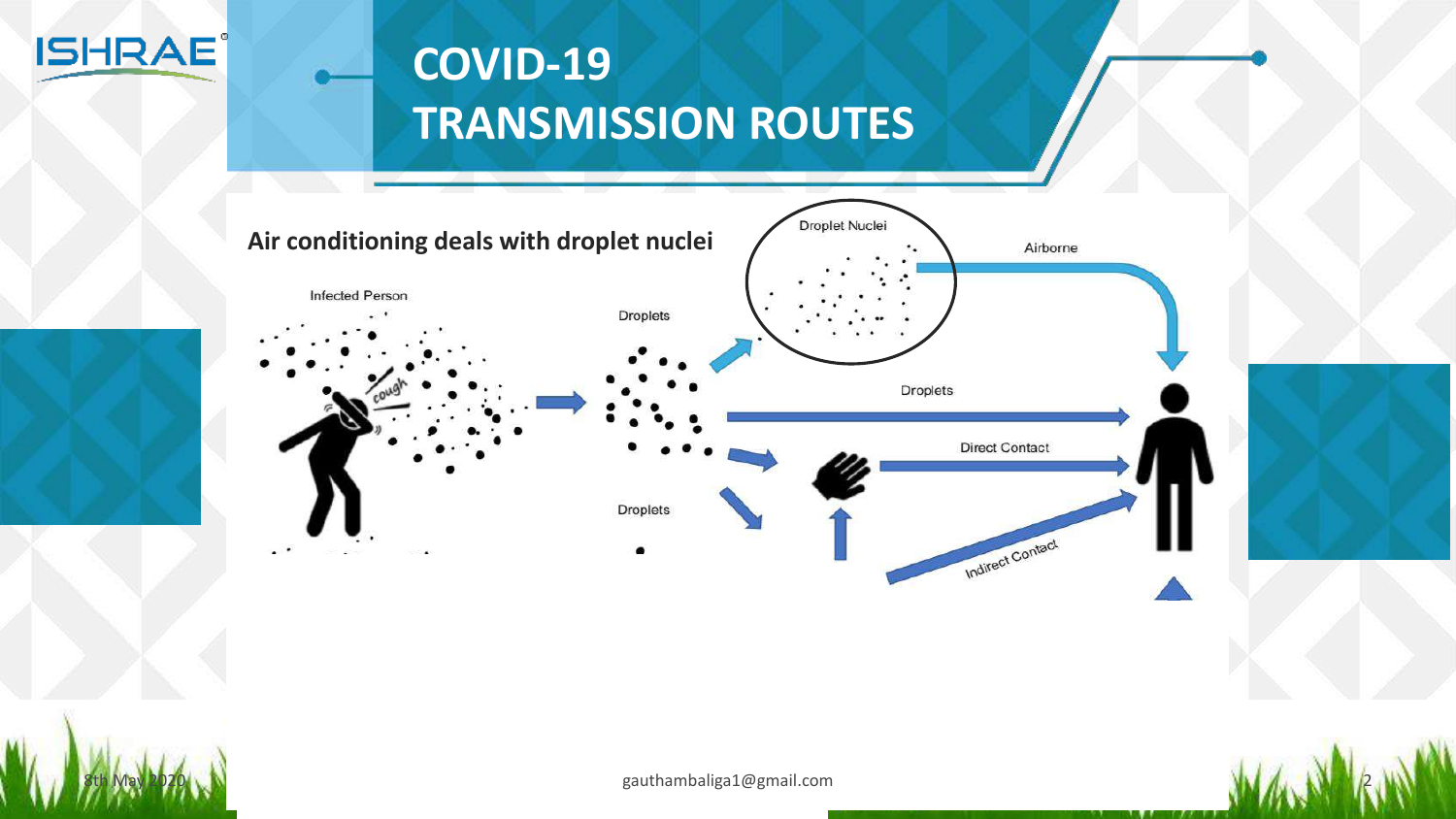

#### *Is the Virus Air-Borne & can it spread thru Air-con?*



The airborne infected droplet nuclei are easily respirable & go deep into the lungs. *But it is believed that the infectivity of this nuclei is low*. This is not the transmission mode as per W.H.O & ICMR. That's why airconditioning can be used with precautions

We have to reduce chance of air borne infection by dilution through ventilation [fresh air in system] and filtration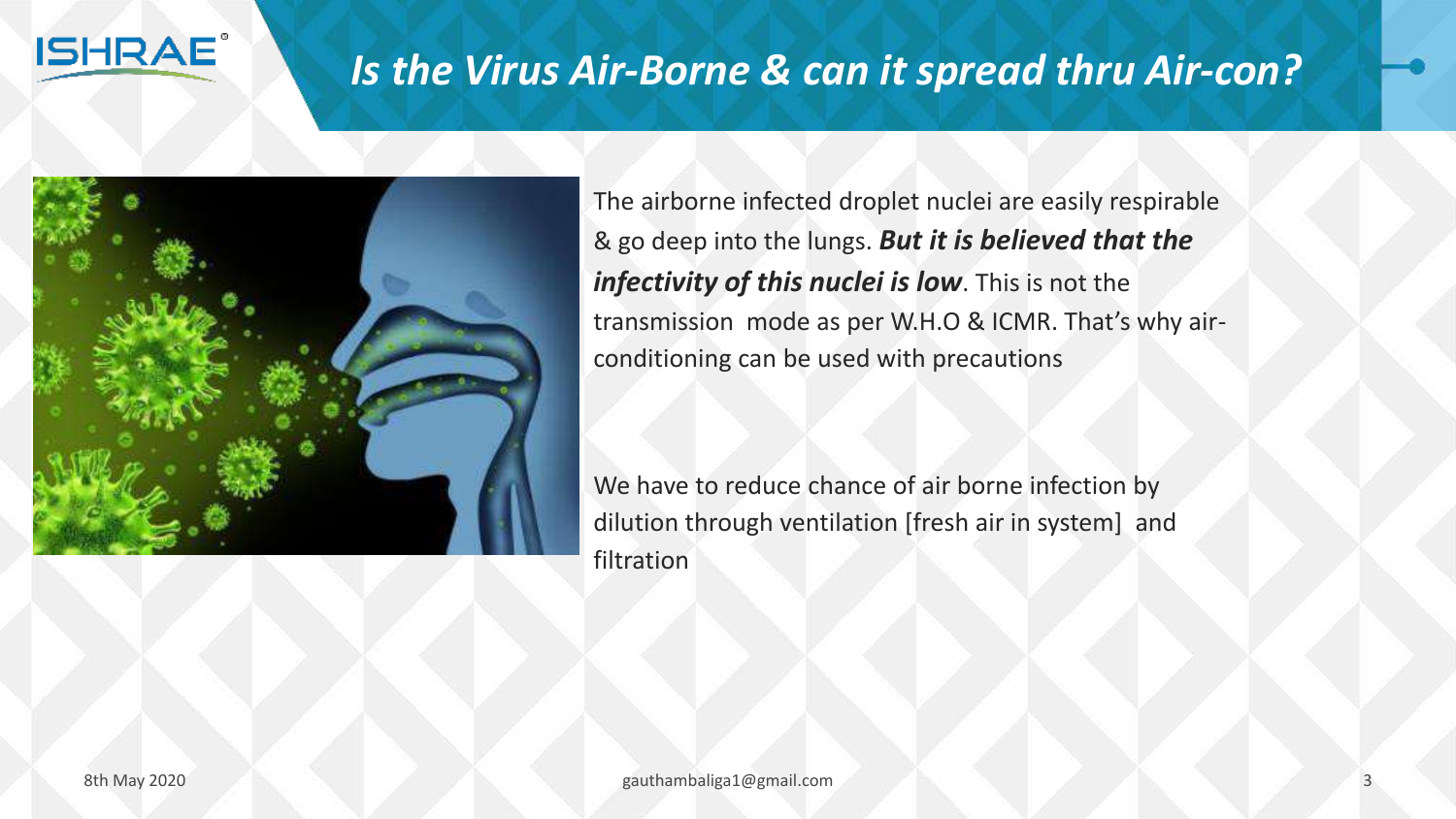

# **Relative Humidity**

Researchers have found that low humidity (below 40%) helps the virulence & growth of virus & bacteria.

High humidity again leads to growth of bacteria &

**Summarised, the relative humidity level of 40%-70% is considered to be the most suitable environment for humans & decreases problems from pathogens.** avg # of

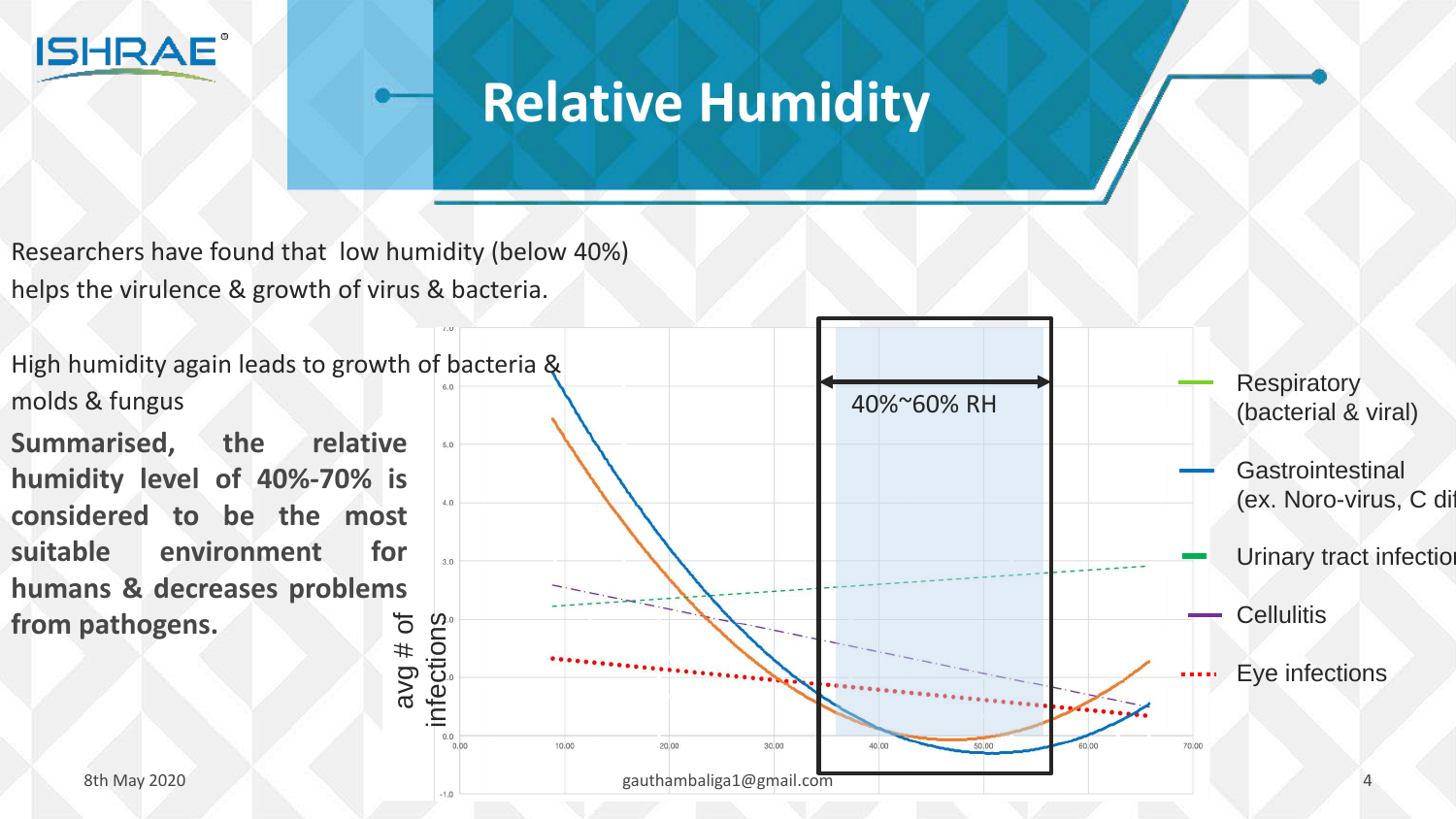

## **Temperature**

- Studies conducted at various RH levels have shown that using viral culture methods low temperatures (7–8 °C) were optimal for airborne influenza survival, with virus survival decreasing progressively at moderate Temperatures (20.5–24 °C) and further decreases at higher (greater than 30 °C) temperatures.
- 8th May 2020 **6 Form 22C~28C** gauthambaliga1@gmail.com **5**5 Temperature tends to be a factor that directly affects the comfort of hospital occupants. Healthcare workers in PPE would find it difficult to work in high temperature & so the temperature should be set at highest acceptable temperature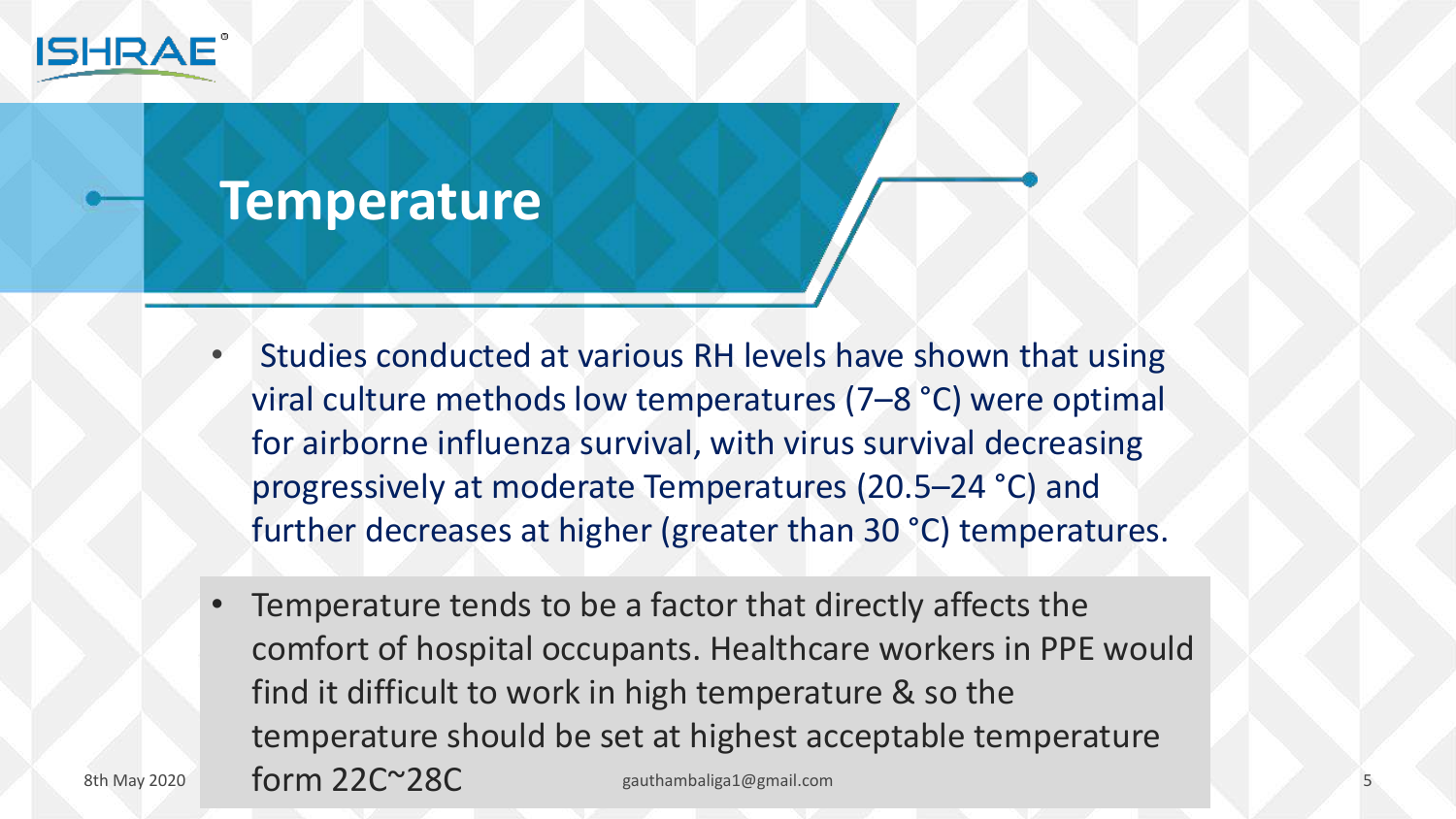#### **ISHRAE® PORTABLE ROOM AIR CLEANERS**

*Passive filtration* 

*versus Active Filtration*

> *Passive filtration is with Traditional Media Filters*

*ESP Titanium Dioxide Cold-Plasma UV Ionization Ozonizers Etc… Active Filtration Technologies*

*Be aware of active filtration technologies with regards to harmful by-products*  8th May 2020 **6** Fight 6 Generator 6 Generator 6 Generator 6 Generator 6 Generator 6 Generator 6 Generator 6 Generator 6 Generator 6 Generator 6 Generator 6 Generator 6 Generator 6 Generator 6 Generator 6 Generator 6 Gener





Hepa Filter

Ultra Vollet

Fan

Fresh All Negative lon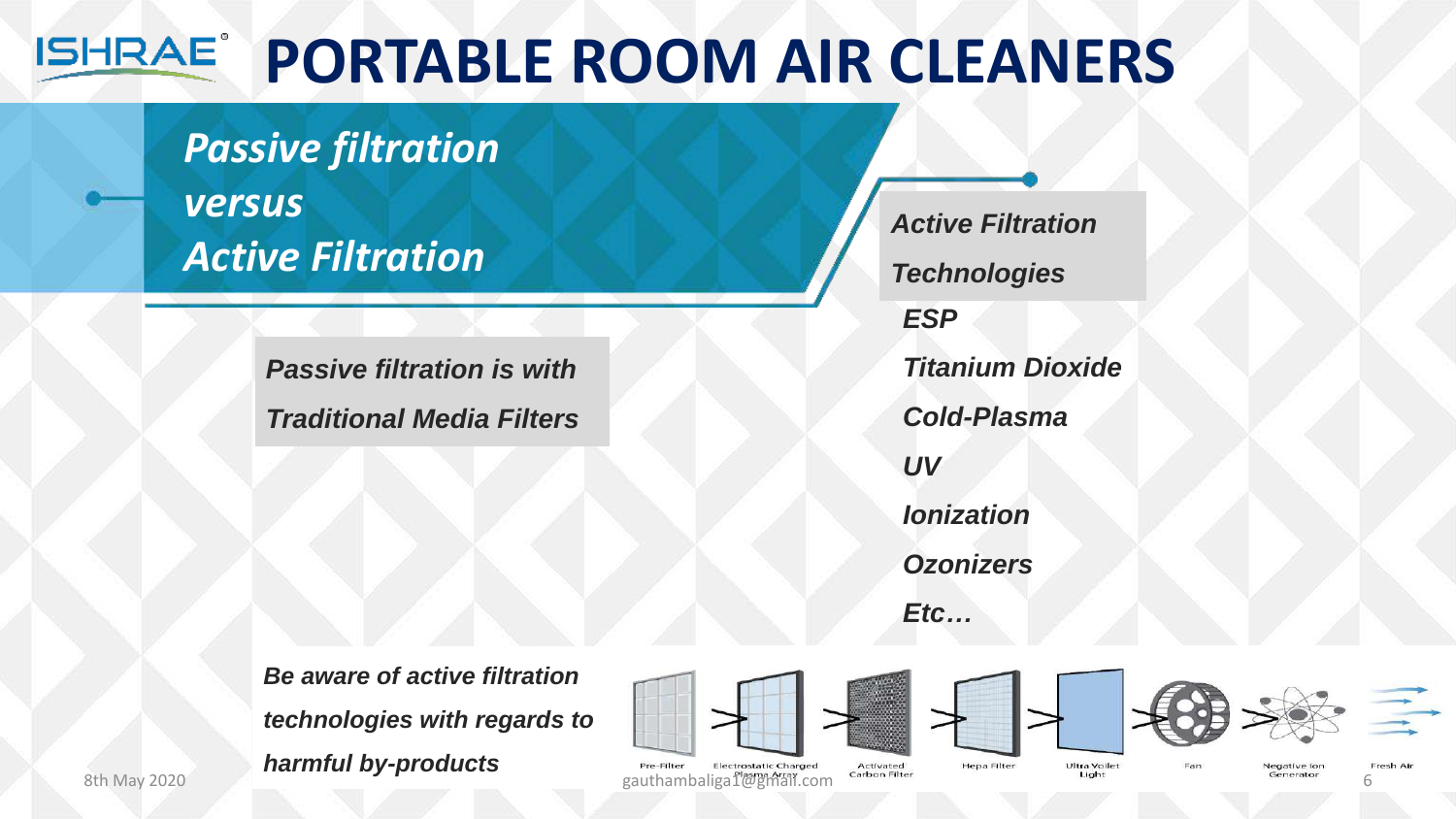

### **Portable Air Cleaners – Air Purifiers**

- Some of the technologies used are Ionization, Bi-polar ionization, PCO, ESP and ozone generators. Whereas the passive technologies using filters only trap particles, the active technologies use 'trap & kill' concept. Here, the dosage of ionization, ESP etc is critical, or else these may harm the inhabitants and may have contra-indications.
- UVGI, if deployed correctly has proven to be useful in inactivating bio-aerosols.
- Passive technologies include HEPA filtration that can remove particles down to 0.1 micrometers or even smaller particles. A Certified H13 certified or equivalent HEPA filter should be installed, to remove viruses that pass through the cleaner.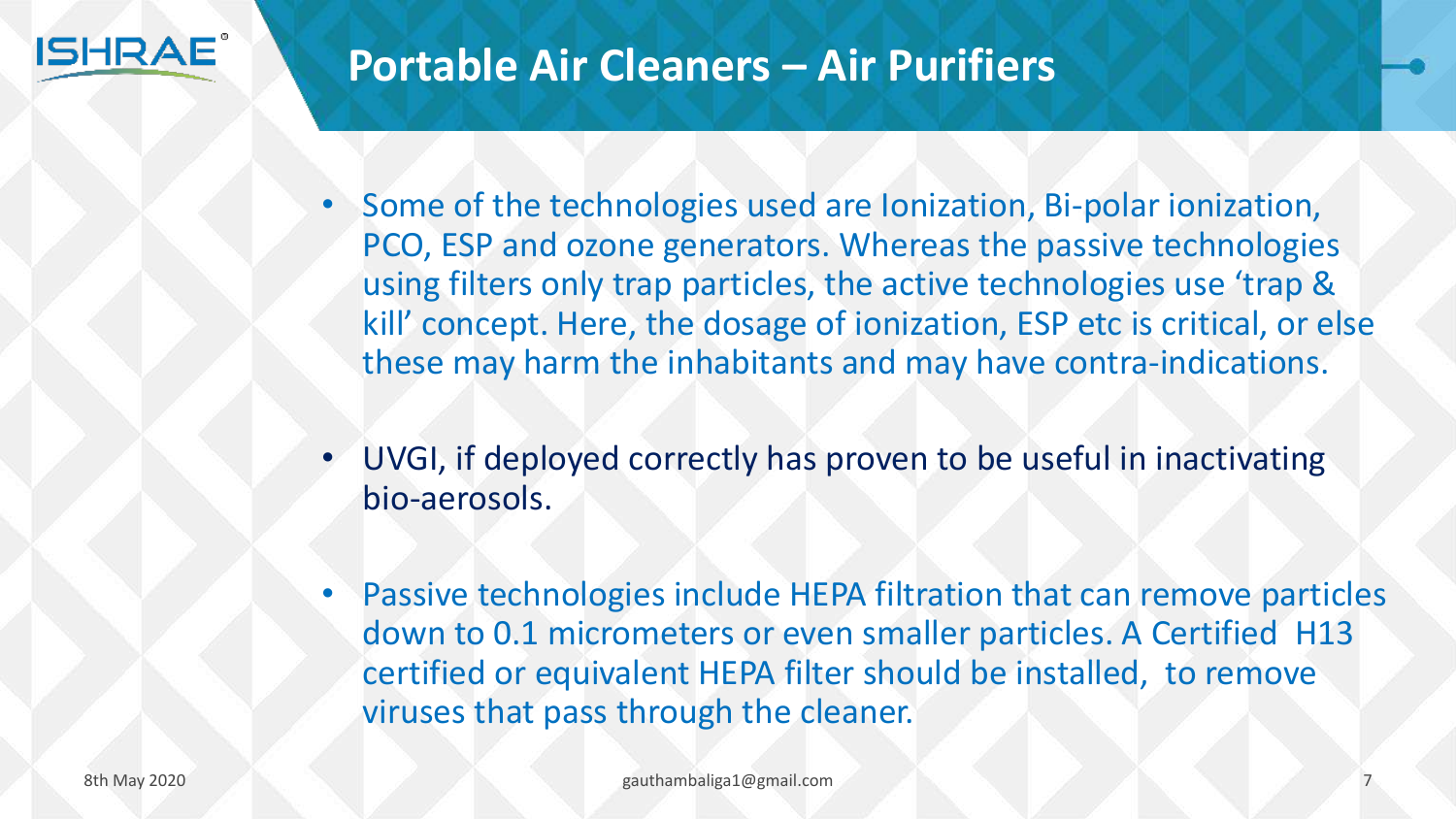

#### **Portable Air Cleaners – Air Purifiers**

It is recommended to select air cleaners with about 3-4 air changes per hour for commercial spaces. **For healthcare spaces 8~10 air changes per hour** may be more appropriate.. The higher the air changes, the better the efficiency of cleaning.

*CADR – Number of air changes per hour*

*Volume of air of room* <sup>÷</sup> *CADR at medium speed*

• Select the machine with the right Air Flow, based on room size and fan speed, to ensure proper filtration and comfort , that includes a desired level of quietness.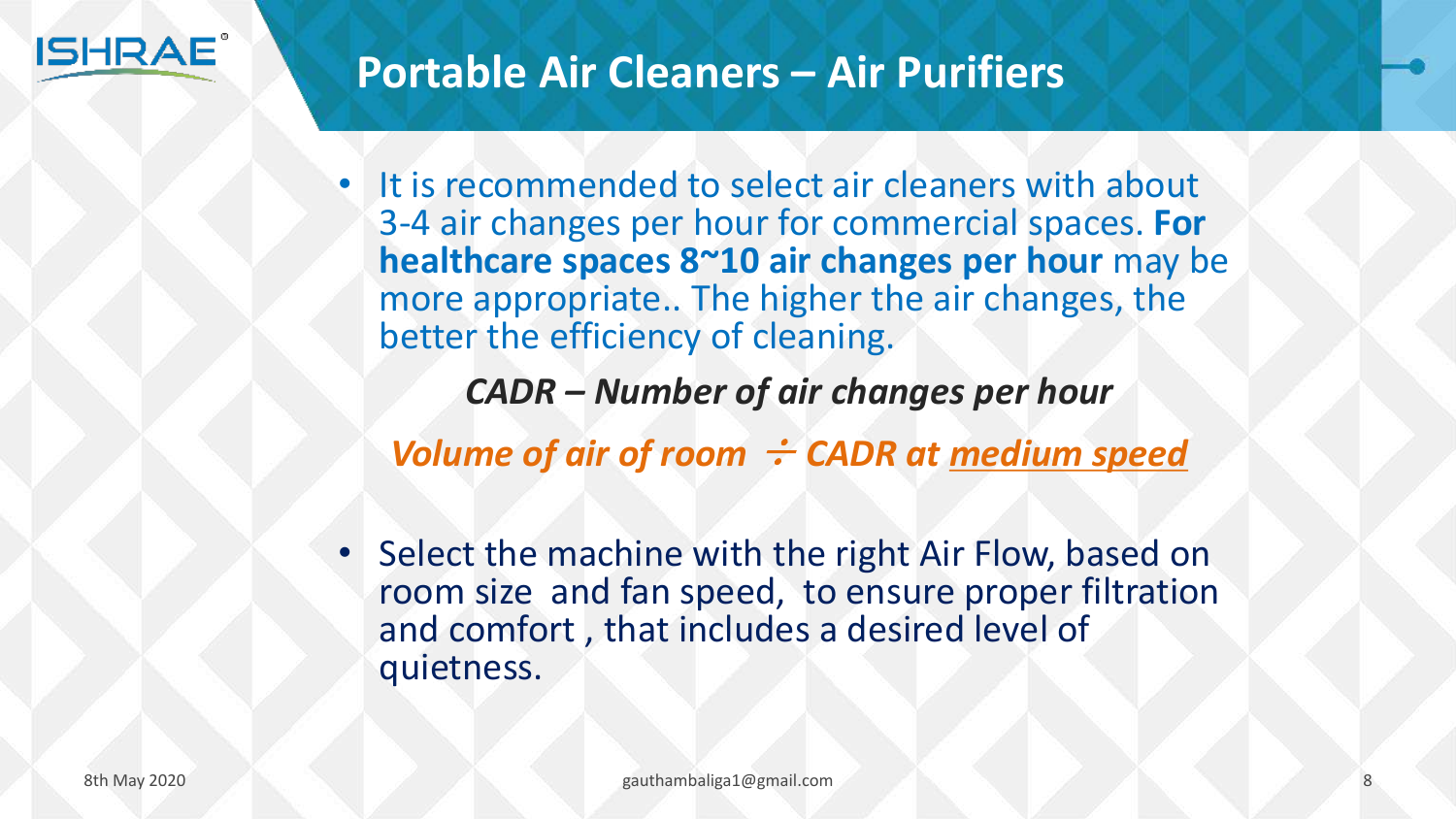

# **Improvised Negative Isolation Rooms**



#### **Basics General Parameters :**

- *Do No Harm*
- *System Arrangement Should Protect Workers*
- *System Arrangement Should Protect Other Patients*
- *Airflow from Clean to Less Clean*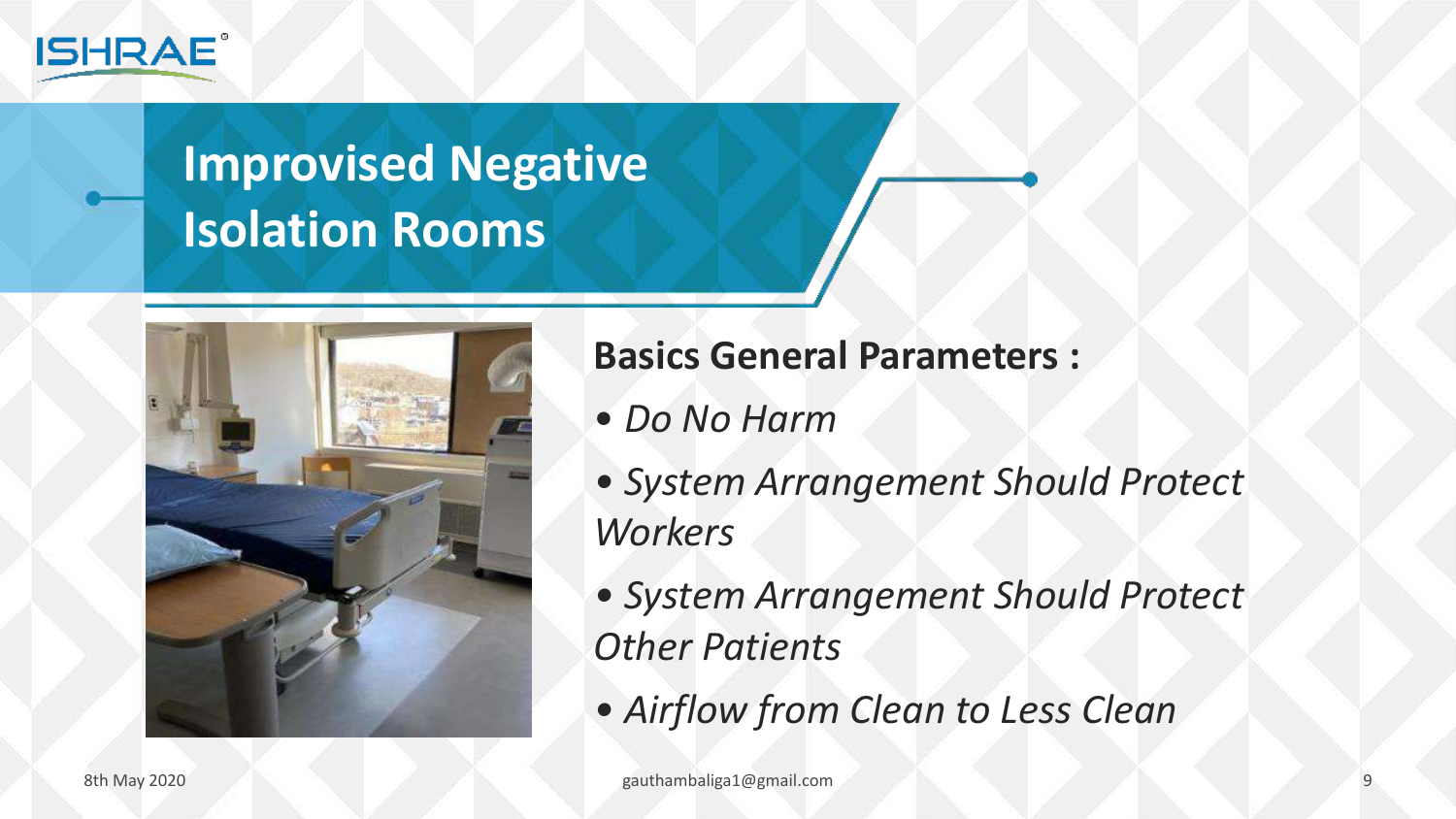#### **A.I.I. Room Airflow Schematic**



*Convert the room into a non-re-circulatory system (100% once through system).* 

*Make sure that the AHU has provision to receive adequate outdoor air supply. Check that fresh air is sourced from a clean area*

*Independent exhaust blower shall be provided to extract the room air and exhaust out into the atmosphere, preferably, after suitable "exhaust air treatment".* 



**EA – Exhaust air extract at wall near patient bed level.**

EA<sup>1</sup>

10

*A negative pressure of minimum 2.5Pa (preferably >5 Pa) is to be achieved in the room .* 

*The supply air quantity shall be such that it will provide a minimum of 12 air changes per hour*.

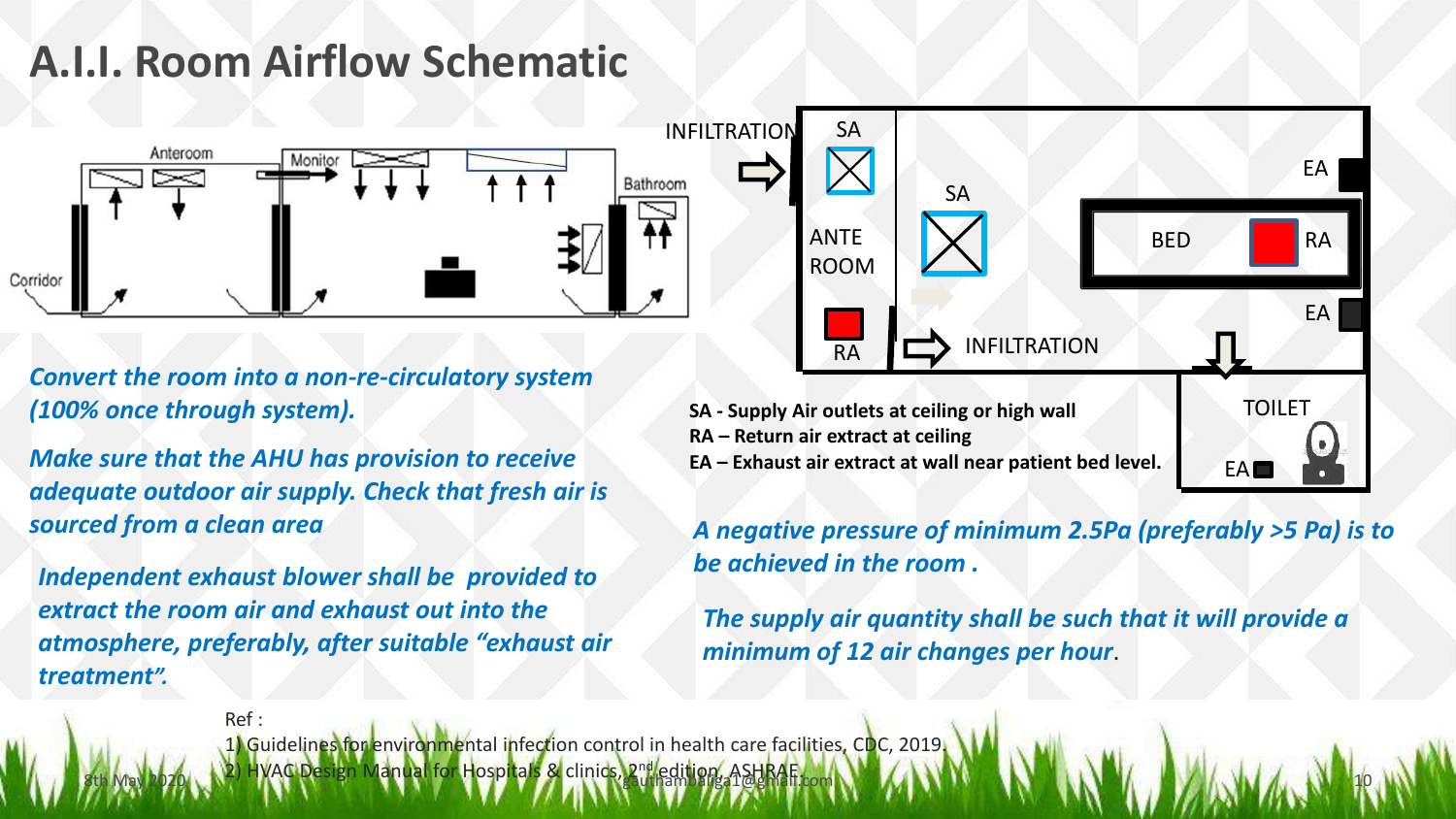

The exhaust air is most likely to contain particles carrying a viral load and hence a suitable technique should be deployed to prevent the spread of infections.

- *Treatment by HEPA filtration minimum of H13 (EN1822-1) filter class or equivalent.*
- Treatment of exhaust air by Chemical disinfection.
- *When both the methods are not viable, the exhaust air shall be let off into the atmosphere through an upward plume at a height of 3 m above the tallest point of the building.*
- The other two options available for exhaust air treatment being UV irradiation and heating but . Please refer to the document for more details on the same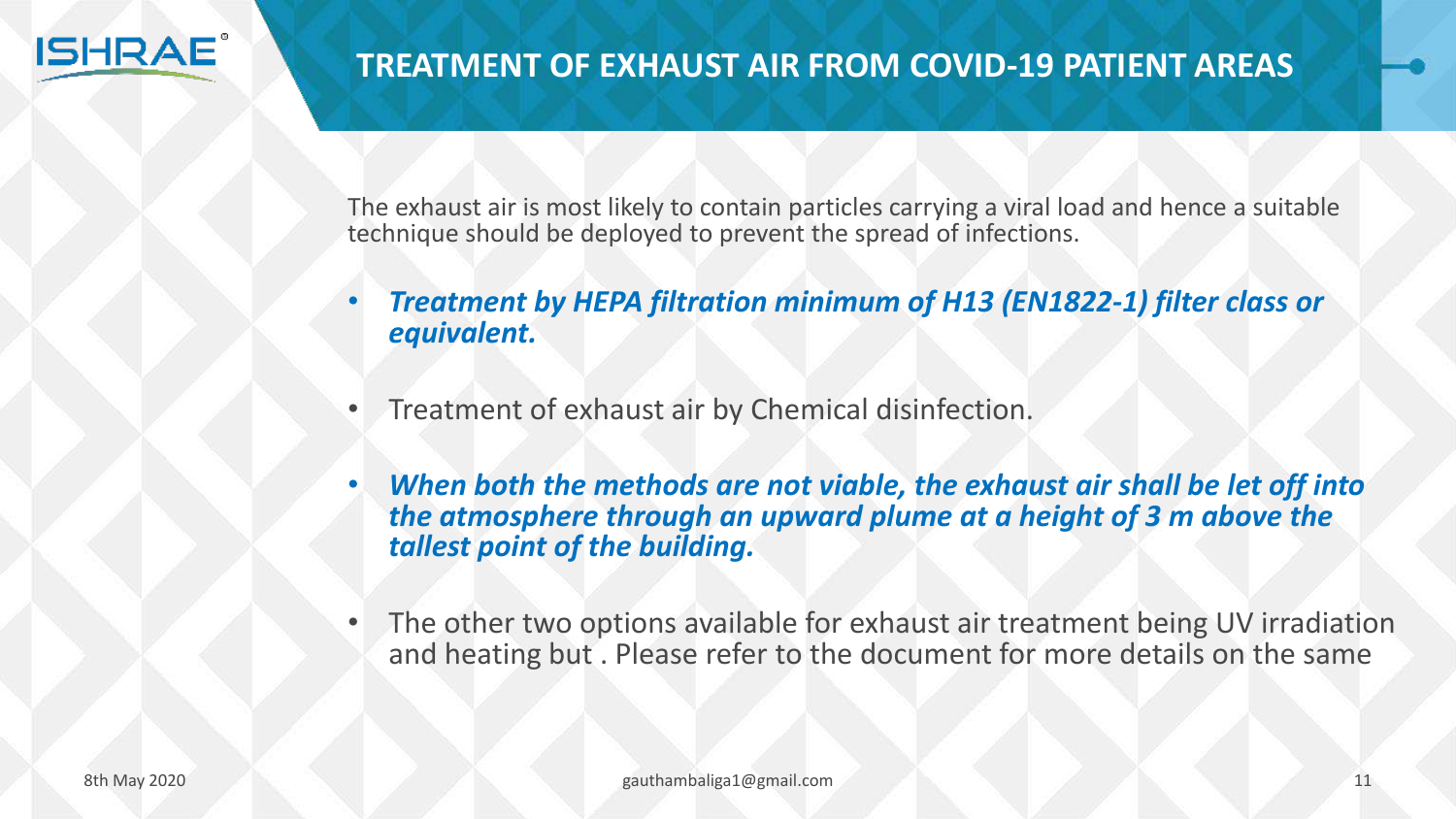

## **Temporary Isolation Rooms**



**Isolation enclosure with Chemical** disinfection for exhaust air. (Dimensions are only indicative)

- Isolation cabinet is created in an existing airconditioned ward using temporary partitions. The front will have PVC strips.
- The air is sucked in from the patient ward area through the PVC curtains in the front using exhaust fan to create – 2.5 Pa pressure
- Air is exhausted out of the building using fan & discharging 3M above building / aeration tank with a 1% sodium hypochlorite solution to kill  $\text{Bim}$  and  $\text{Bim}$  gauthambaligation  $\text{Bim}$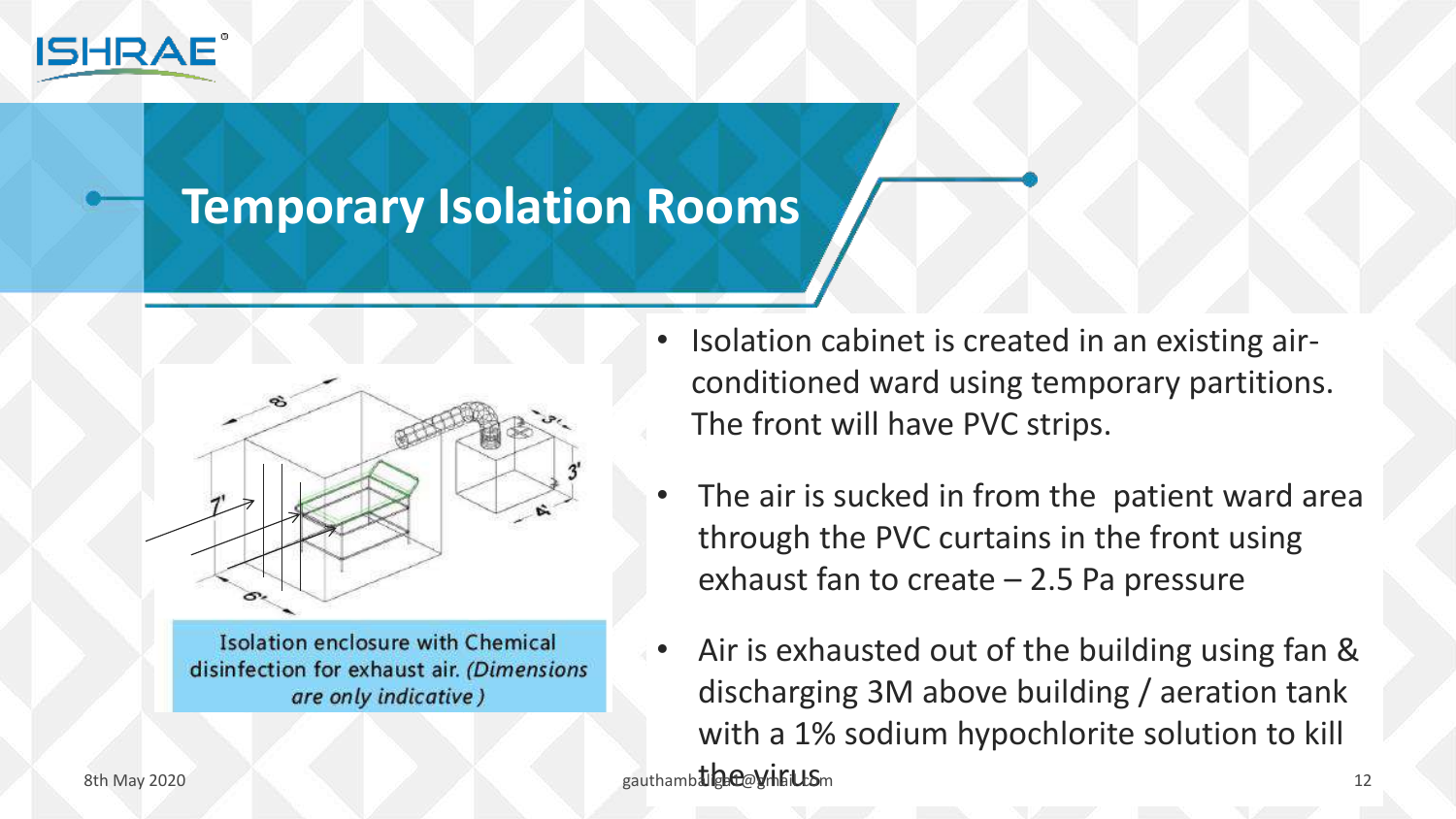

# **Temporary Isolation Rooms**



- Here, the isolation cabinet is created same as in Alternative #1, inside an air-conditioned ward
- The air is sucked in from the patient ward area through the PVC curtains in the front using exhaust fan to create – 2.5Pa pressure
- Air is exhausted back into the room using fan & HEPA [min. H13 grade]
- Since the exhaust into the room is thru' HEPA, it is safe for others. 8th May 2020 gauthambaliga1@gmail.com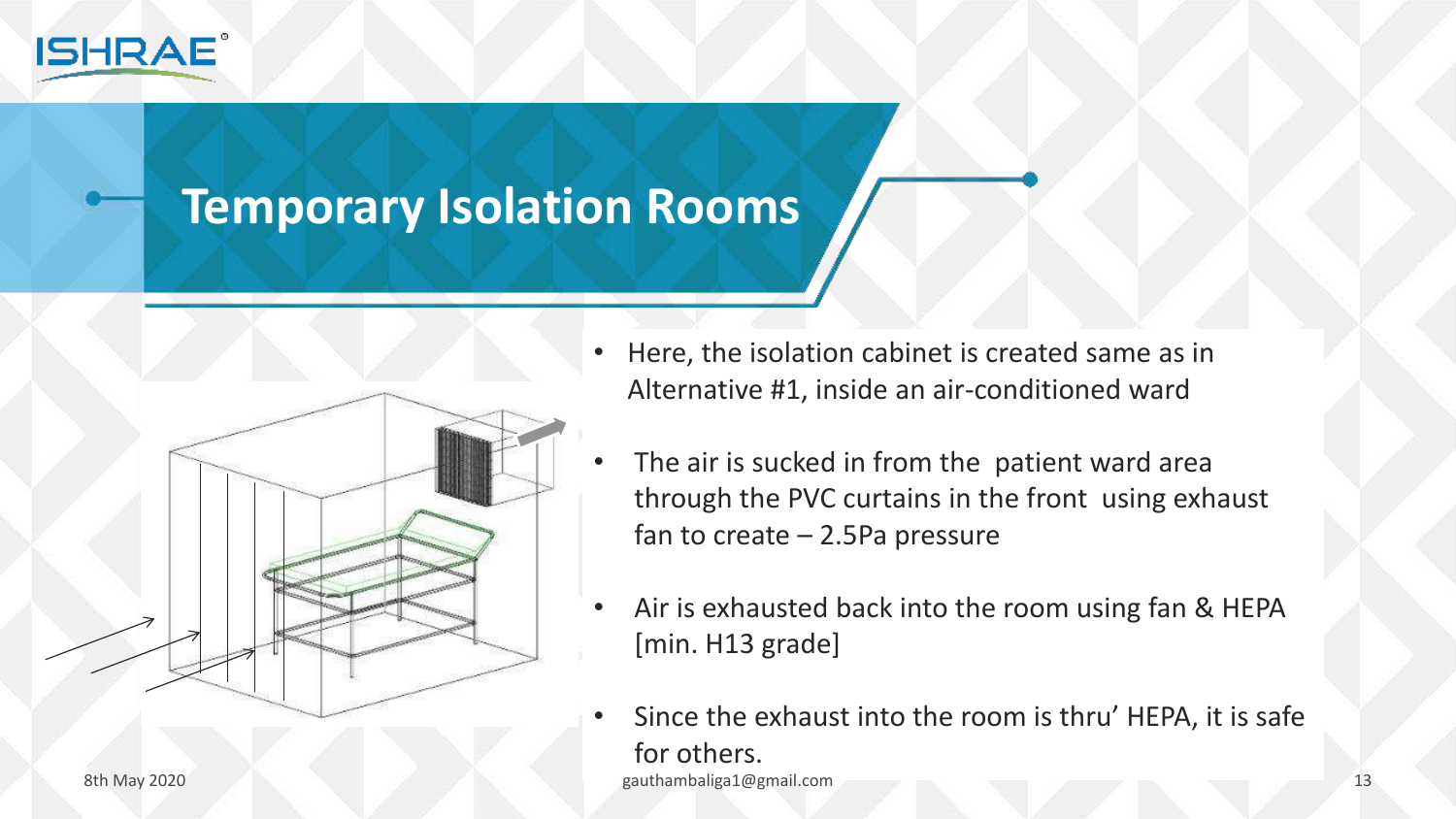

# **Converting ICUs for COVID**

14

#### **What the ASHRAE STANDARD SAYS:**

| <b>ASHRAE Standard 170-2015, for ICUs</b>        |                        |                                        |                 |                      |
|--------------------------------------------------|------------------------|----------------------------------------|-----------------|----------------------|
| Temperature<br>F <sub>[C]</sub>                  | Relative<br>Humidity % | Room<br>pressure w.r.t<br>surroundings | Outside air     | Recirculation<br>air |
| Variable range<br>70F~75F<br>$[21.1^{\sim}23.9]$ | $30\% \approx 60\%$    | Positive,<br>Negative or<br>Neutral*   | Minimum<br>2ach | Minimum<br>6ach      |

- \*Positive pressure and HEPA filters may be preferred in some ICUs for caring for large numbers of immuno-compromised patients.
- Negative pressure for infectious patients [viz. COVID19] & recirculation of air is not preferred

gauthambaliga1@gmail.com

• Ducted Supply & Ducted Return

8th May 2020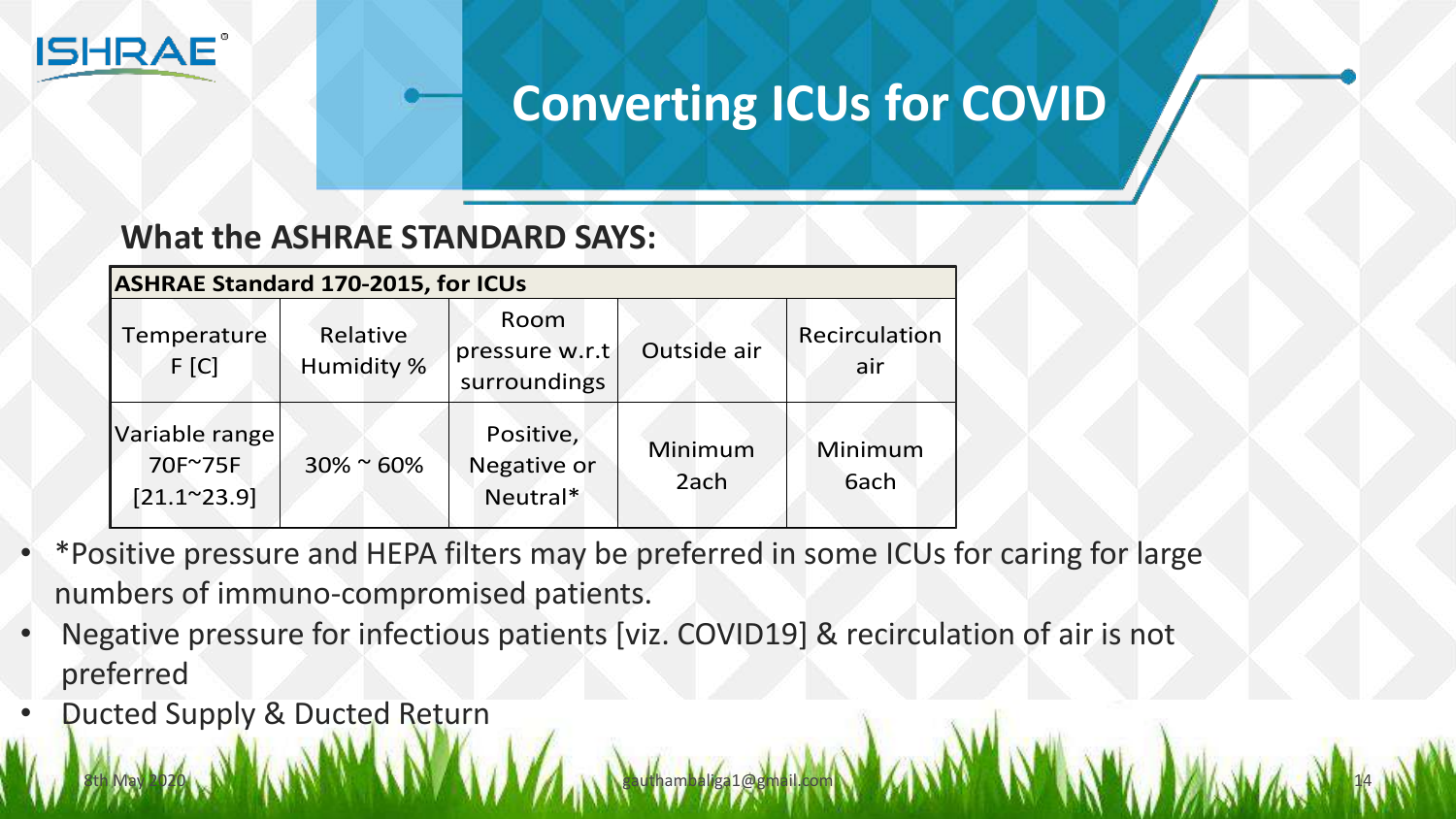#### **Option1**:

- To convert an existing ICU into a COVID-19 ICU, patient area, firstly convert the room into a non-recirculatory system (100% once through system).
- On an emergency basis, this can be achieved by blanking (blocking) off the return air vents in the COVID-19 patient room. Make sure that the AHU will have provision to receive adequate outdoor air supply.
- Have exhaust fans to create negative pressure as in the isolation room of [- 2.5Pa]
- Treat exhaust air by having HEPA[H13 or better grade]/chemical treatment etc.

#### **Option2**:

- Many isolation rooms today have cassettes or hi wall units. This is really not a recommended way of air conditioning the ICUs.
- However, to alleviate the situation, provision of Fresh Air & exhaust is critical
- Ideally, use inline fan with a MERV14 filter or better & guide the fresh air to the cassette / hi wall return [otherwise in monsoon there will be sweating]. Fresh air quantity is defined in the guide document.

8th May 2020 N.W. IN WILLIAM N.W. M.W. M.W. N.W. Ngauthambaliga1@gmail.com N.W. M. N.W. N.W. N.W. N.W. M.W. M.W. 15

gauthambaliga1@gmail.com

Have exhaust & treat exhaust as in option1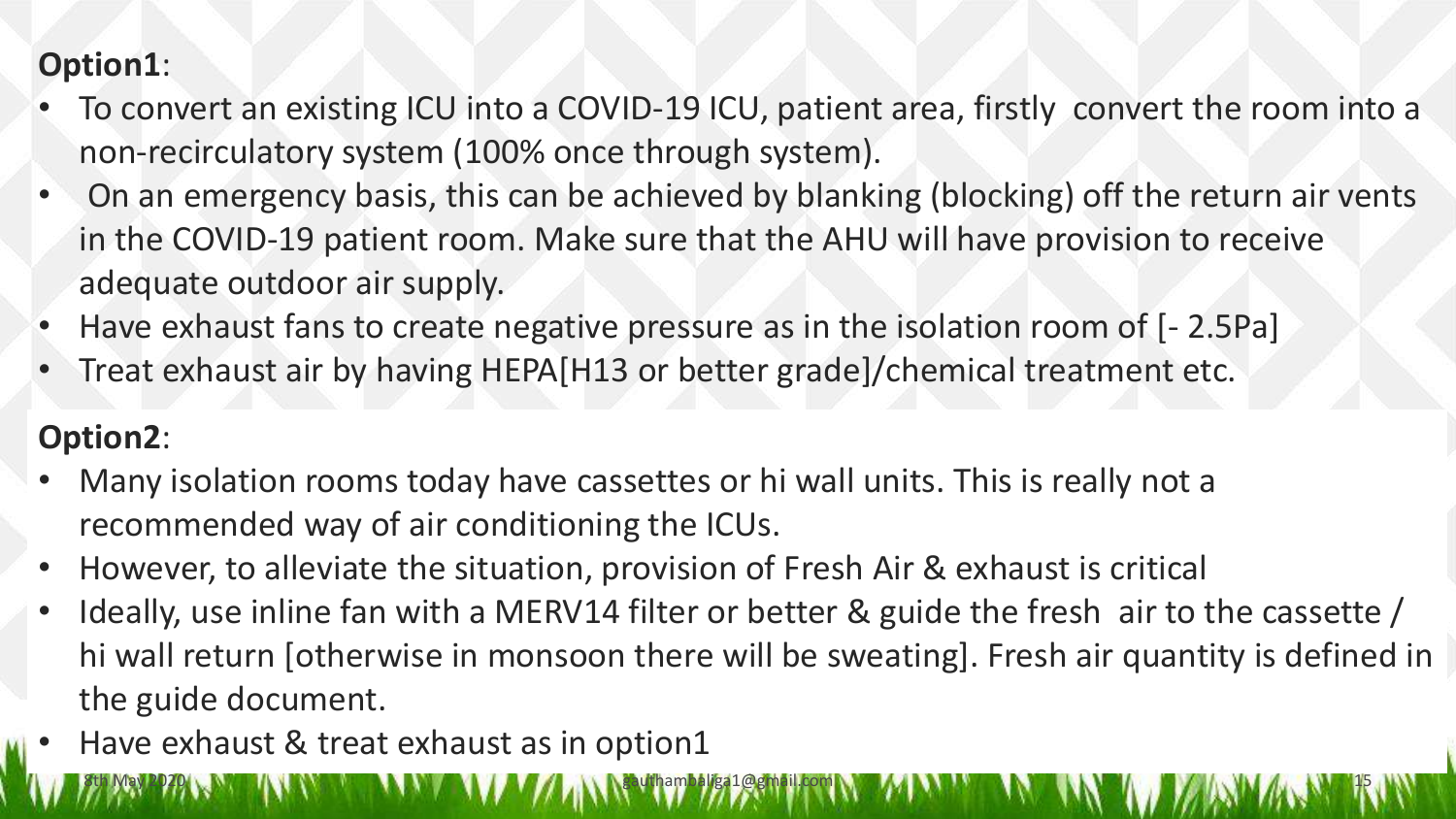# **Do's**

#### **ADDITIONAL PRECAUTIONS AT HOSPITALS**



- **QCompulsorily wear Surgical nose mask,** before entering inside the Hospital, & Laboratory sites. Change the mask every six hours or as soon as it becomes wet.
- **TAII technicians should wear a clean,** long-sleeved gown or full body suit, N95 Respirator, gloves, face cover if they need to enter COVID patient's isolation ward or COVID-19 lab. After exit, dispose the used PPE's into the designated in "RED" color bin.

• **Slide courtesy Mr.A Madhukar**

l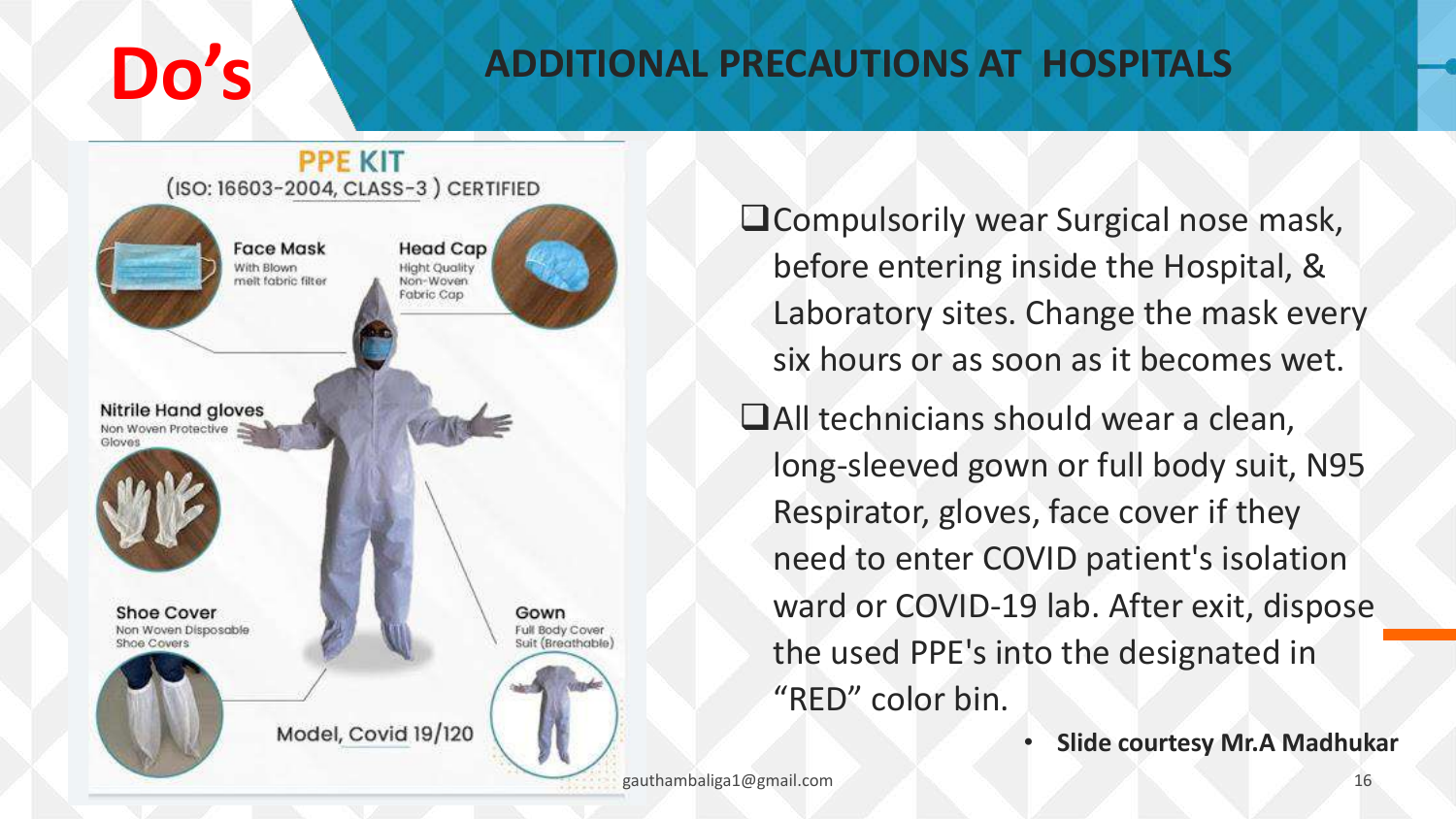# **Do's**

#### **ADDITIONAL PRECAUTIONS AT HOSPITALS**

- Carry a disposable bag of adequate size, to keep the removed/replaced item and disinfect them at suitable location in the hospital premises.
- $\Box$  Barricade the area, while rendering the service to avoid trespassing. For rendering the service outside the conditioned zones such as for chillers, outdoor units, Fresh Air AHUs, cooling towers ensure that the authorities have cleaned and disinfected before the work is started.

8th May 2020 N.W. IN UNKEN NAME AND A VISIT AND A Sauthambaliga 1@gmail.com N.W.M. NAME AND A SAN HALL AND A SAN HALL AND 17

gauthambaliga1@gmail.com

• **Slide courtesy Mr.A Madhukar**

 $\Box$  Maintain complete record of the time spent in the premises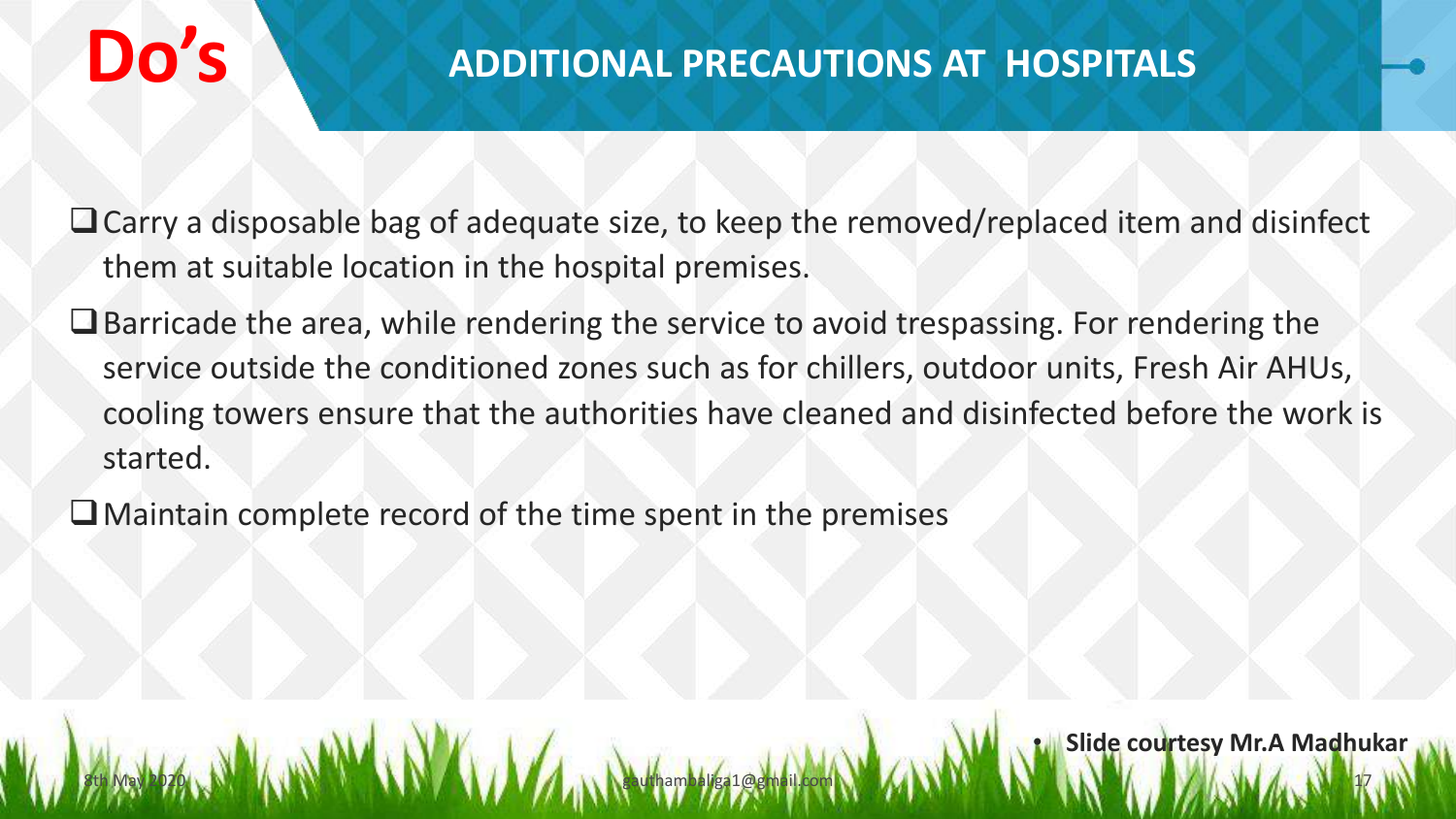# **Don'ts ADDITIONAL PRECAUTIONS AT HOSPITALS**

- $\triangleright$  Never board unknown persons in the vehicle.
- $\triangleright$  Never touch the common items provided at the customer place such as newspaper, common towel, etc.
- $\triangleright$  Never handle other person's belongings or share food and water from others.
- $\triangleright$  Never use another person's crash helmet or PPE
- $\triangleright$  Do not hand over one's mobile phone to another person/colleague.
- $\triangleright$  Do not share the pen especially for service report signature from customer, instead ask the customer to use their own pen.

8th May 2020 N.W. IN UNKEN NAME AND A VISIT AND A Sauthambaliga 1@gmail.com N.W.M. NAME AND A SAN NAME AND A SAN 18

gauthambaliga1@gmail.com

 $\triangleright$  Never enter premises which are marked as isolated or quarantined.

• **Slide courtesy Mr.A Madhukar**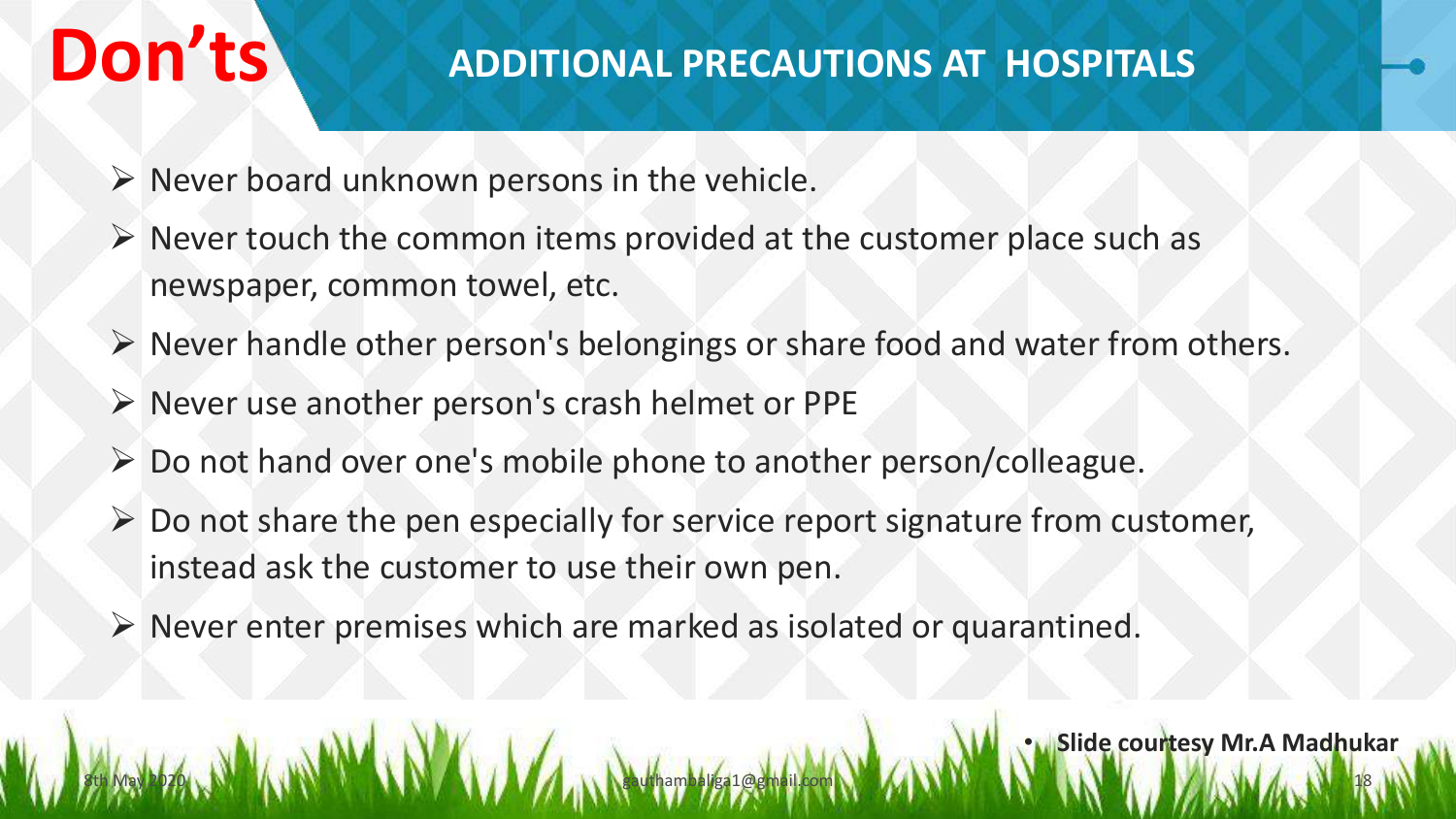# **Don'ts ADDITIONAL PRECAUTIONS AT HOSPITALS**

- $\triangleright$  Don't come in close contact with the patients and visitors in the hospital site.
- ▶ Don't touch bio-hazardous components such as surgical knife, needles and lab equipment's, used cotton and clothes etc.
- ▶ Don't use handrails, touch objects such as lift buttons, door handles and fixtures with your bare hands.

8th May 2020 N.W. IN UNKEN NAME AND A VISIT AND A Sauthambaliga 1@gmail.com N.W.M. NAME AND A SAN HALL AND A SAN 19

gauthambaliga1@gmail.com

• **Slide courtesy Mr.A Madhukar**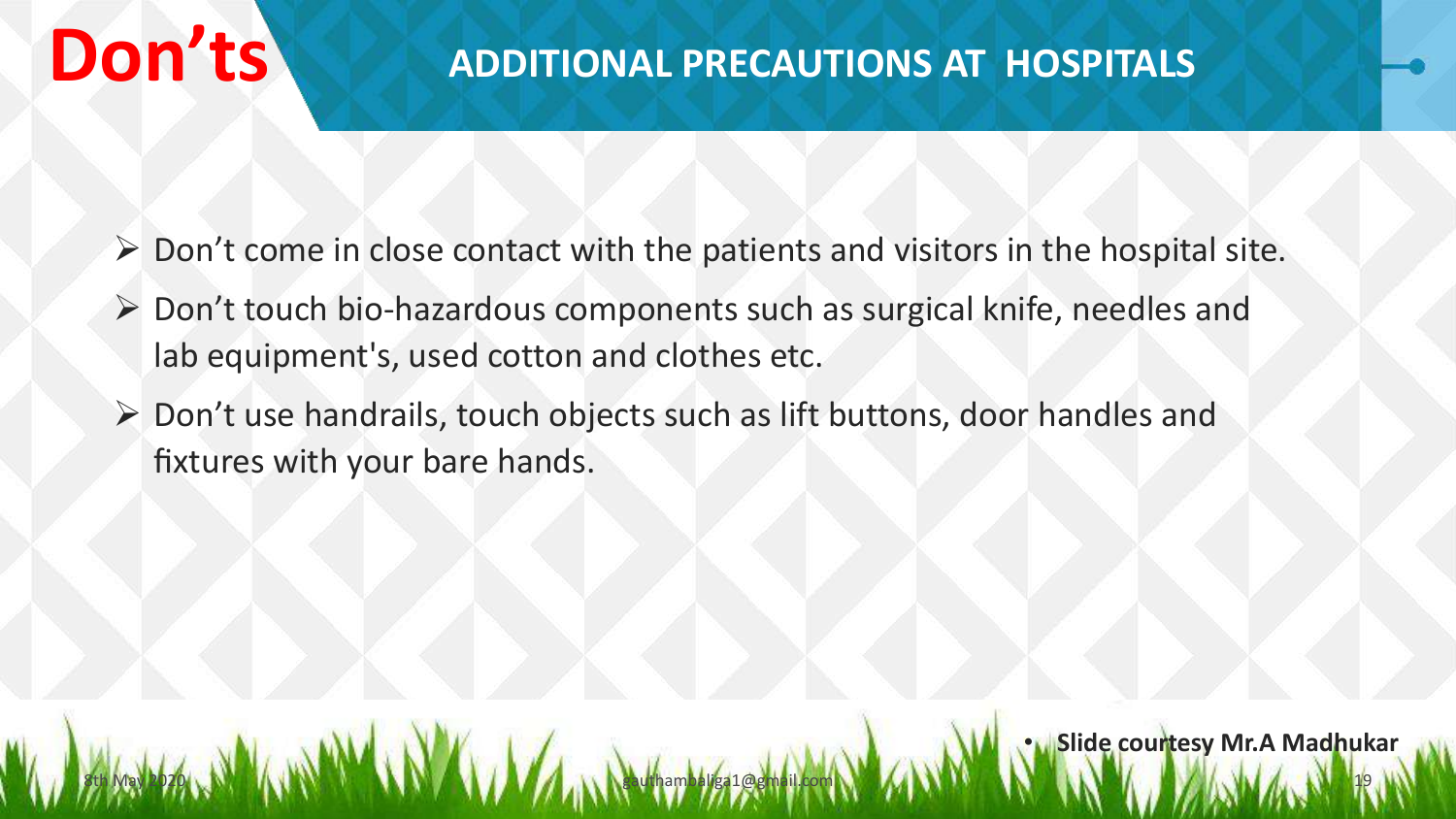#### **ADDITIONAL PRECAUTIONS AT HOSPITALS**

### **HOW TO DISINFECT TOOLS & TACKLES**

- First, clean the surfaces, removing any contaminants, dust, or debris. You can do this by wiping them with soap water (or a cleaning spray) and a hand towel. Wash towel with soap water.
- $\triangleright$  Then apply a surface-appropriate disinfectant. The quickest and easiest way to do this is with the following:

8th May 2020 N.W. IN UNKEN NAME AND A VISIT AND A Sauthambaliga 1@gmail.com N.W.M. NAME AND A SAN NAME AND A SAN 10

gauthambaliga1@gmail.com

• **Slide courtesy Mr.A Madhukar**

- a. Disinfecting wipes
- b. Disinfectant spray
- c. Isopropyl alcohol
- d. Hydrogen peroxide